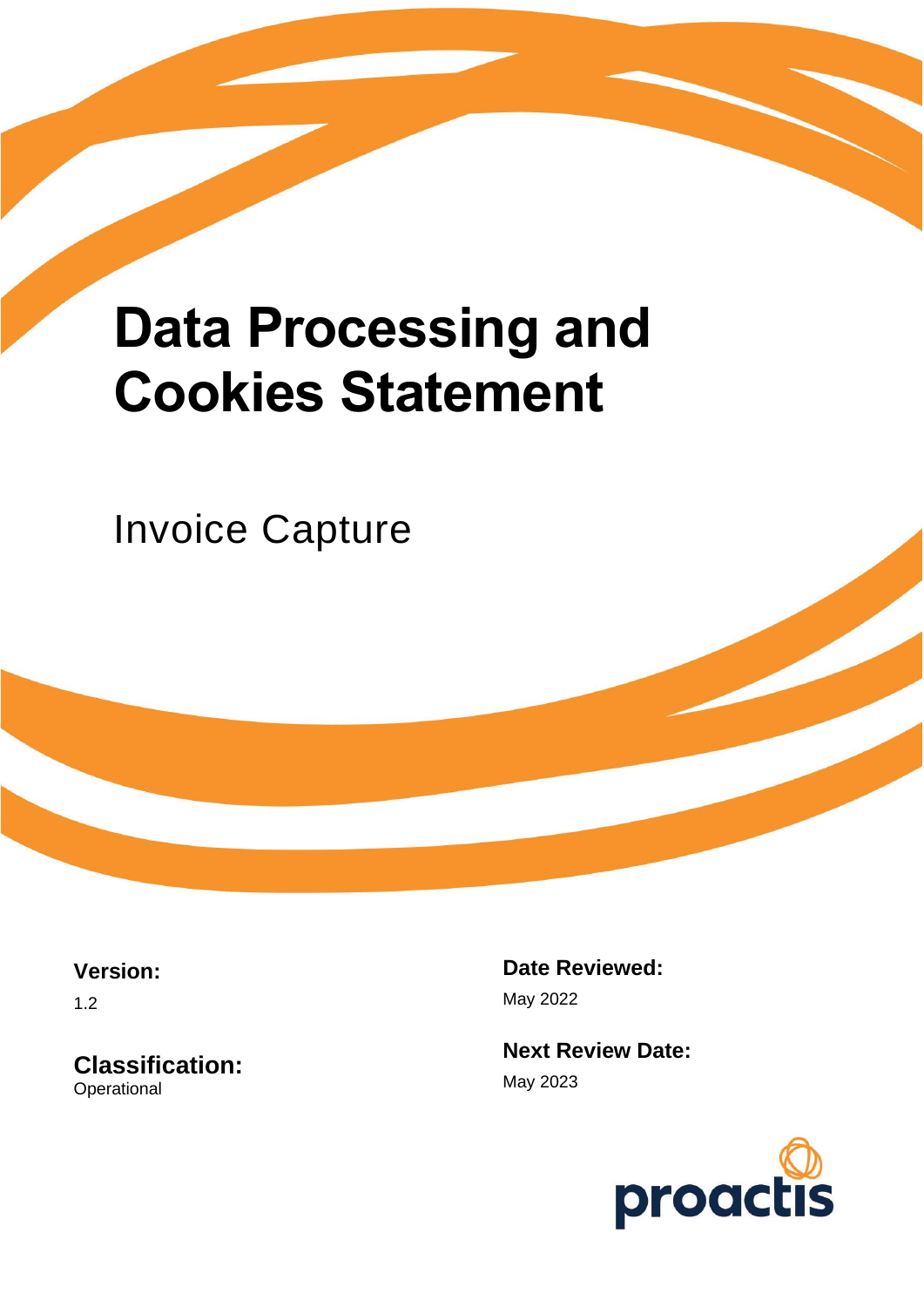## **Table of Contents**

| 1                | <b>Document Control</b>                  | 3 |
|------------------|------------------------------------------|---|
| 1.1              | <b>Document Owner</b>                    | 3 |
| 1.2 <sub>2</sub> | Readership                               | 3 |
|                  | <b>Personal Data Processing Schedule</b> | Δ |
| 3                | <b>Application cookies</b>               | 6 |

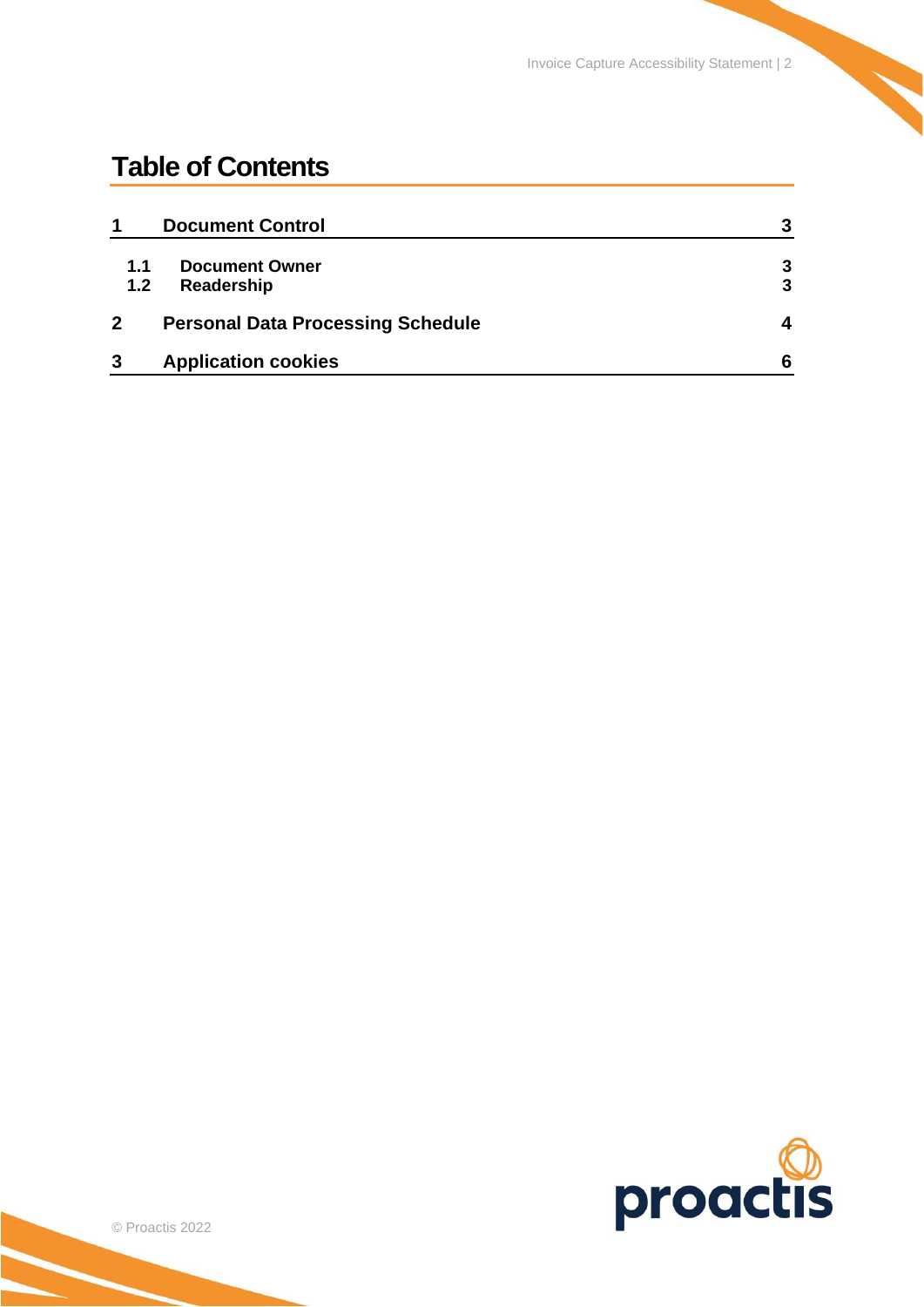## <span id="page-2-0"></span>**1 Document Control**

#### <span id="page-2-1"></span>**1.1 Document Owner**

This document is owned by the Compliance Manager and co-maintained by the *Compliance Manager* and the *Invoice Capture Product Manager.* The document is to be reviewed and brought up to date *every twelve months*.

#### <span id="page-2-2"></span>**1.2 Readership**

This document is aimed at the following:

| <b>Proactis</b>                            |  |  |  |  |
|--------------------------------------------|--|--|--|--|
| <b>Chief Executive Officer</b>             |  |  |  |  |
| <b>Compliance Manager</b>                  |  |  |  |  |
| <b>Product Director</b>                    |  |  |  |  |
| <b>Product Manager</b>                     |  |  |  |  |
| Other appropriate Proactis employees       |  |  |  |  |
| Current or prospective Proactis UK clients |  |  |  |  |

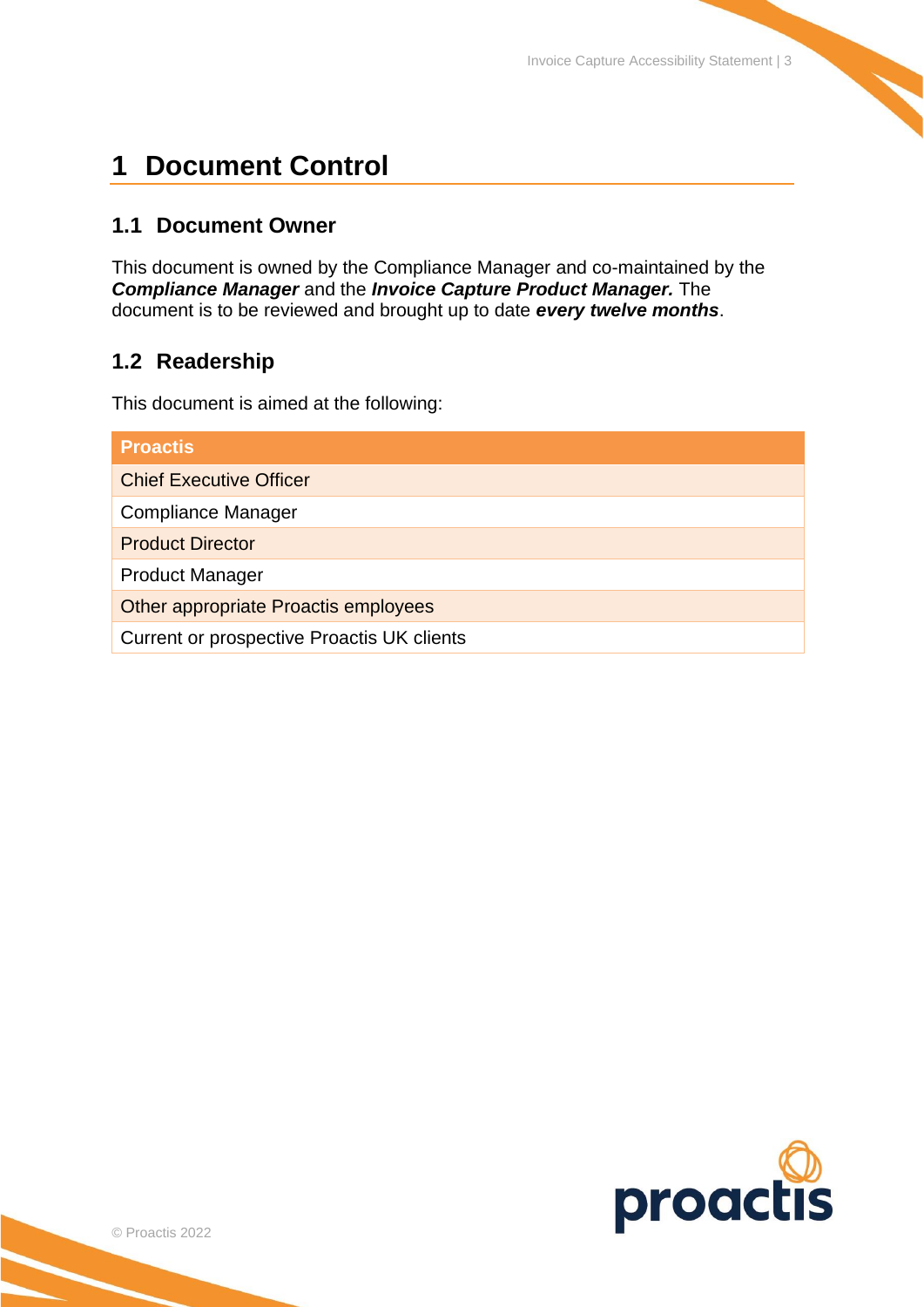## <span id="page-3-0"></span>**2 Personal Data Processing Schedule**

#### **Subject Matter of the Processing**

This application is used to capture the data from which the original source is a paper invoice document. The image record will also be stored with the electronic document, which will be located in the Purchase to Pay solution you use.

#### **Purpose of the Processing**

The purpose for the processing is to carry out the functions of the invoice scanning process which will then allow the scanned document to be associated with the relevant document in the purchase to pay solution being used.

#### **Nature of the Processing**

The nature of the processing within IC includes collection, recording, organisation, structuring, storage, adaptation or alteration, retrieval, consultation, use, disclosure by transmission, dissemination or otherwise making available, restriction, erasure or destruction of data (whether or not by automated means)

#### **Categories of Data Subject**

The Customer's staff (which can include volunteers, their agents and temporary workers), the Customer's Suppliers or potential suppliers; Proactis employees.

#### **Type of Personal Data**

The personal datasets include: name and email address within the product for basic operations of the software.

The scanned invoice documents can contain an address (usually this is a business address), contact name, email address and telephone number. A description of the goods / services the Invoice covers may contain personal data.

If needed, if there are Invoice Capture users who have incorrect name or email addresses incorrectly setup, then please contact Proactis support for that to be rectified. If an email address has been set up incorrectly, that would require the user account to be deleted and a new one set up with the correct email address.

If personal data is to be completely removed, then Customers can contact Proactis support by emailing **[servicedesk@proactisservicedesk.com](mailto:servicedesk@proactisservicedesk.com)**, which will automatically create a request in the Proactis Support system.

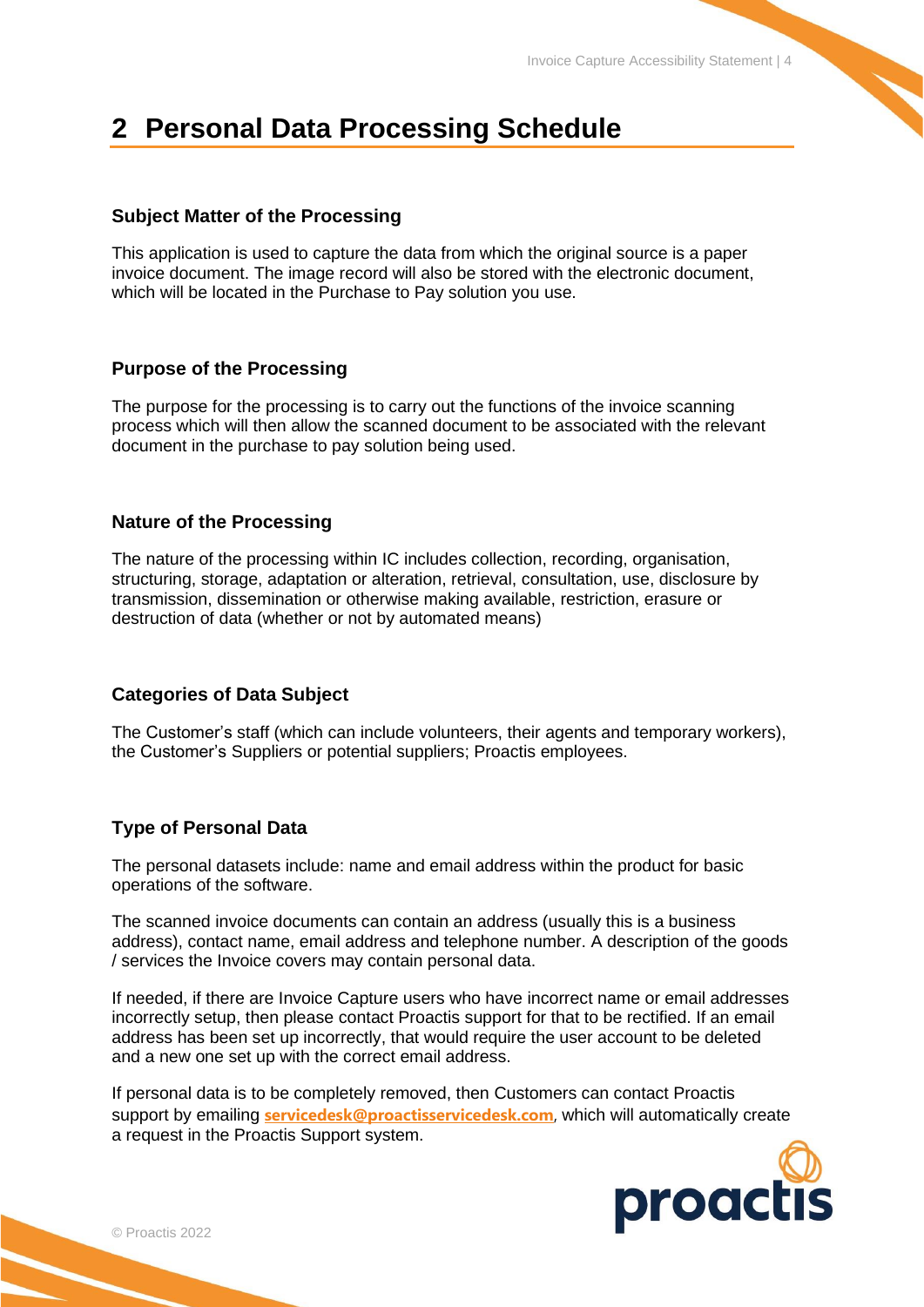Note that personal data will only be removed in accordance with the law, and upon confirmation that the user making the request is authorised to do so. We will do this in a timely manner and to have such requests completed within thirty (30) days of confirmation that the request is valid.

#### **Duration of the processing**

The processing will last for the length of the contract between Proactis and the Customer. Data retention periods will also be as per contract between Proactis and the Customer, unless required by other laws.

#### **Data Protection Officer Requirements**

Based on Proactis' current activities and business purpose, there is no legal requirement for an official DPO to be appointed.

However, their Compliance and Quality Manager has assumed the role and responsibilities of the DPO, and is contactable at compliance@Proactis.com or at:

**Proactis** 

Riverview Court

1 Castle Gate

**Wetherby** 

LS22 6LE

UK

Please mark any posted documents 'for the attention of the Compliance Manager'